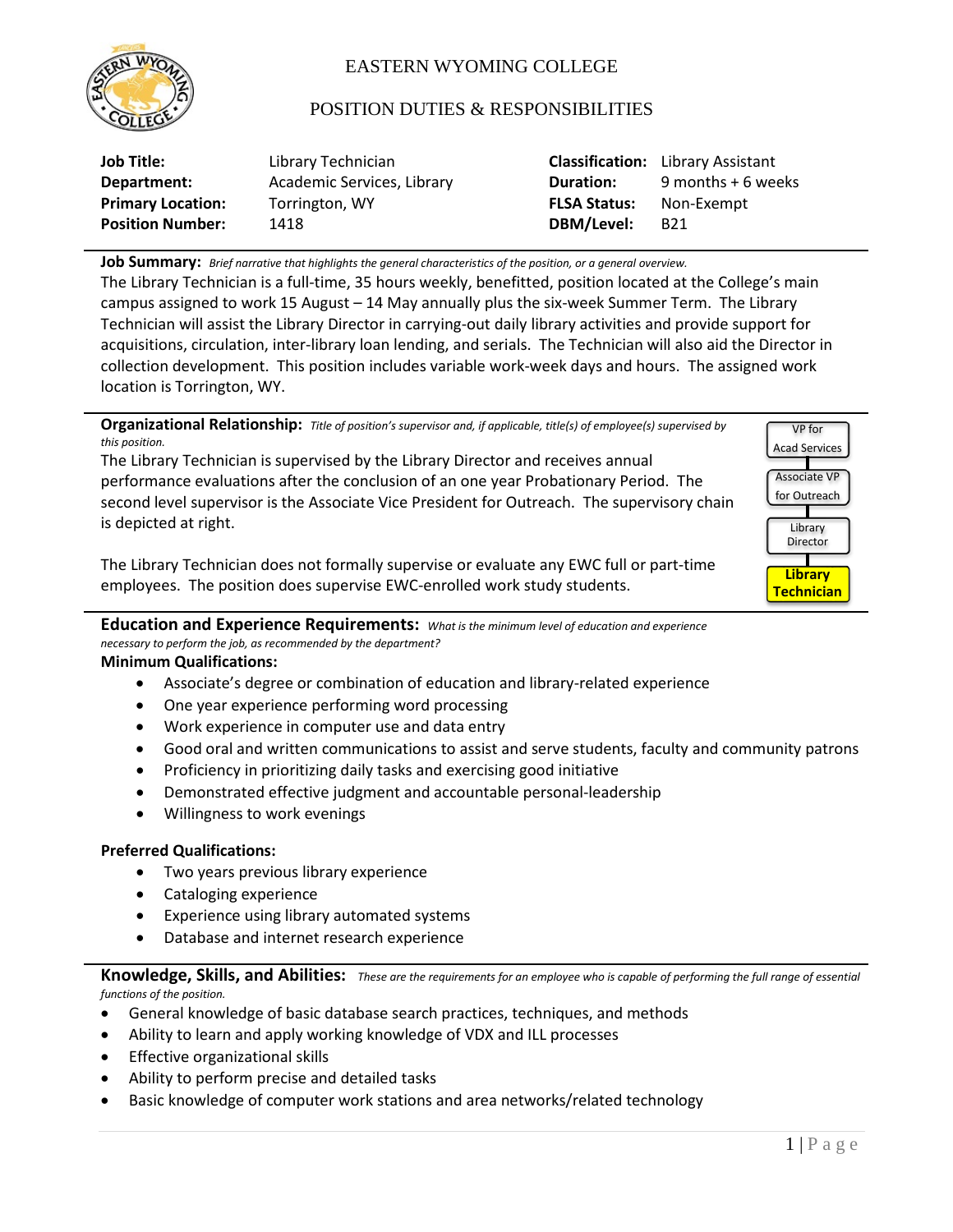- Effective and professional communications ability, both orally and in writing, with students, community members, and co-workers
- Ability to follow established policies and procedures
- Knowledge and ability to follow oral and written instructions in English
- Skill to perform in a professional, cooperative, courteous, and respectful manner with clients, coworkers, and supervisor to promote productive teamwork and achieve mission success
- Ability to deal professionally, pleasantly, and tactfully with customer complaints

**Essential Functions/Duties:** *(to perform successfully in this position, an individual must be able to perform essential duties satisfactorily*  as well as possess education/experience, employ the knowledge, skills, and abilities as listed in representative fashion; reasonable accommodations *may be made to enable individuals with disabilities to perform the essential functions – this position is NON-EXEMPT, i.e., is eligible for compensatory or overtime pay provisions of the FLSA. This listing of essential duties is not all-inclusive, but representative, other duties may be assigned).*

- **Public Service**
	- o Provide support for the WyLD system
	- o Assist with training and supervising work study students
	- o Aid patrons with searches via WyLD Cat, databases, and traditional reference sources
	- o Generate daily overdue notices and other reports, charge and discharge library materials, maintain patron files, and respond to circulation email
	- o Keep bulletin boards looking fresh with new displays; create book displays within the library
	- o Schedule and set-up audio-visual equipment to include laptop and projectors and TV/VCR; check-in and -out individual laptops to EWC employees

#### • **Technical Services**

o Fill Interlibrary Loans from other libraries

- o Assist Director to provide statistics on Interlibrary Loan circulation and utilization
- o Order monographs online; direct ordering of monographs, serials, and supplies
- o Input and process purchase orders
- o Generate monthly posting and review associated statements
- o Order, process, renew, and claim serials

o Process daily mail

## • **Collection Development / Cataloging**

o Check online catalog and online database for duplicate materials

o Process new books: accession, locate records, stamp, cut covers, tie cards, affix spine labels and barcodes, cover and double check the information after it's entered in workflow

#### • **Circulation**

o Check materials in/out to patrons

- o For books, periodicals, and McNaughton's…check for overdue notices; check shelves to see if item has been returned and send notice if not
- o Check VDX for pending Interlibrary Loans; push idle student requests through the system and check material availability and prepare for shipping if EWC received another library's request
- **Other**
	- o Participate in College activities as assigned
	- o Attend workshops and conferences when tasked
	- o Serve on assigned Committees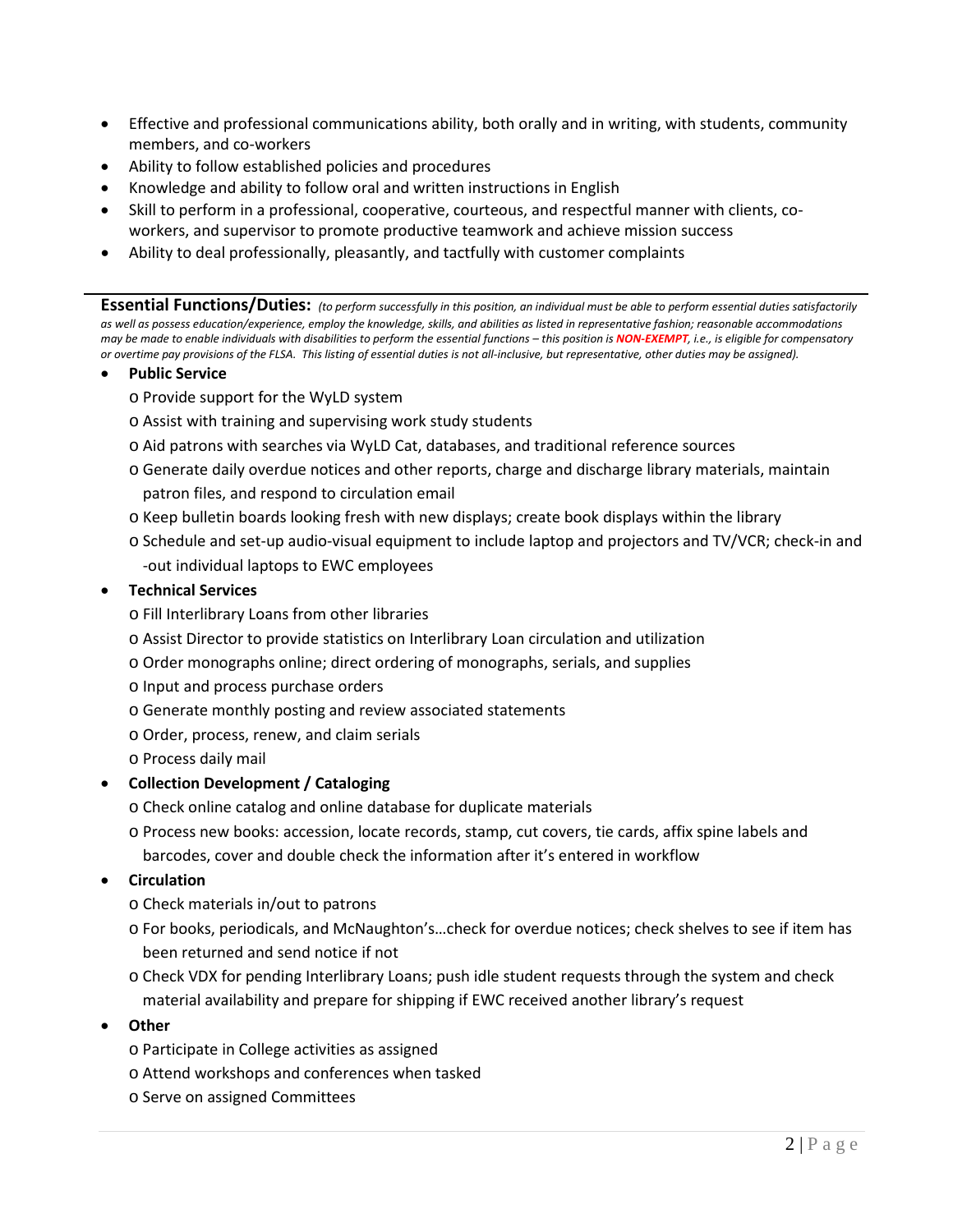- o Check-in/-out audio-visual equipment to EWC employees
- o Perform all other duties as assigned

**Non-Essential Functions/Duties:** *These items describe the unique operating constraints not required of the position.*

• Assist patrons with the microfiche/microfilm reader, printer, fax machine, and copier

**Work Environment:** *These items describe the unique work environment and operating constraints required of the position.*

- Quiet, climate-controlled library and office environments while sitting at a desk or computer terminal
- At times required to stand at a counter for extended periods
- Numerous rows of large bookcases; must often move, shelve and retrieve library materials from high and low shelf positions
- Visible facility and college/public service under constant scrutiny of students, faculty, staff, community, media, supervisor, leadership, and alumni

**Physical & Mental Demands / Special Requirements:** (*The physical demands and work environment characteristics described herein are representative of those that must be met by an employee to successfully perform essential functions of this position and/or may be encountered while performing essential functions. Reasonable accommodations may be made to enable individuals with disabilities to perform the essential functions).*

- Physical exertion may be required to lift office supplies and library materials from high/overhead and low shelf positions to include the floor
- Physical exertion to life and push heavy objects up to 50 pounds
- Flexibility to bend, stoop, climb on stools, sit or stand for long periods of time
- Sufficient vision or other powers of observation are essential to read, sort and shelve library materials, serve patron requests, maintain cataloging records, and perform all other related tasks
- Availability to work afternoon and weekday evenings; must adapt to fluctuating work schedule
- Ability to read and understand technical materials